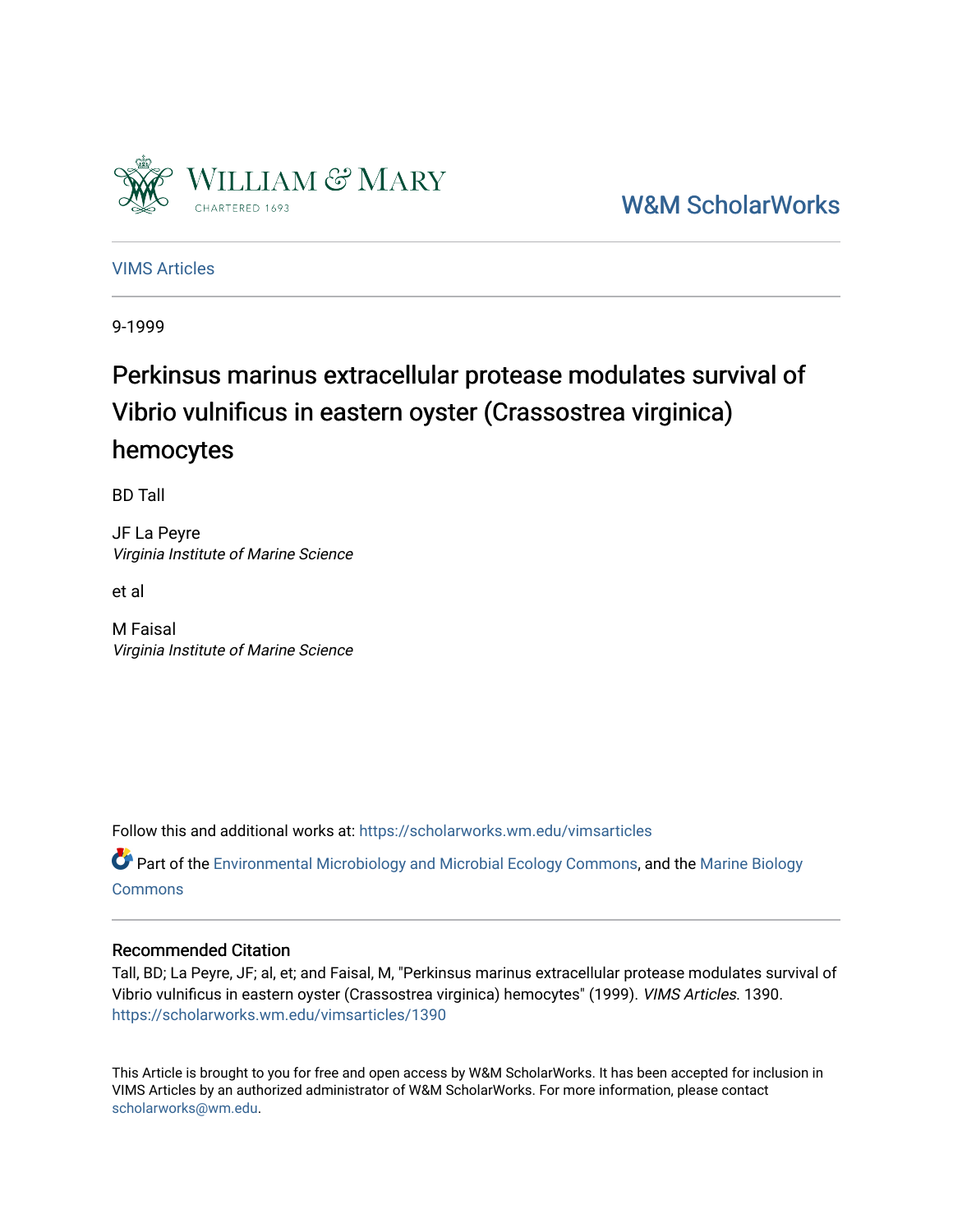## *Perkinsus marinus* Extracellular Protease Modulates Survival of *Vibrio vulnificus* in Eastern Oyster (*Crassostrea virginica*) Hemocytes†

B. D. TALL, $^{1*}$  J. F. LA PEYRE, $^{2}\ddagger$  J. W. BIER, $^{3}$  M. D. MILIOTIS, $^{4}$  D. E. HANES, $^{4}$  M. H. KOTHARY, $^{4}$ D. B. SHAH, $^1$  AND M. FAISAL<sup>2</sup>

*Divisions of Microbiological Studies,*<sup>1</sup> *Science and Applied Technology,*<sup>3</sup> *and Virulence Assessment,*<sup>4</sup> *Center for Food Safety and Applied Nutrition, Food and Drug Administration, Washington, D.C. 20204 and School of Marine Science, Virginia Institute of Marine Science, The College of William and Mary, Gloucester Point, Virginia 23062*<sup>2</sup>

Received 24 May 1999/Accepted 1 July 1999

**The in vitro effects of the** *Perkinsus marinus* **serine protease on the intracellular survival of** *Vibrio vulnificus* **in oyster hemocytes were examined by using a time-course gentamicin internalization assay. Results showed that protease-treated hemocytes were initially slower to internalize** *V. vulnificus* **than untreated hemocytes. After 1 h, the elimination of** *V. vulnificus* **by treated hemocytes was significantly suppressed compared with hemocytes infected with invasive and noninvasive controls. Our data suggest that the serine protease produced by** *P. marinus* **suppresses the vibriocidal activity of oyster hemocytes to effectively eliminate** *V. vulnificus***, potentially leading to conditions favoring higher numbers of vibrios in oyster tissues.**

*Vibrio vulnificus* is associated with estuarine environments and with various marine organisms (2, 7, 14) and has been implicated as a cause of gastroenteritis, wound infections, and primary septicemia in humans, with a mortality rate exceeding 50% (8, 19). In humans, serious illness most commonly occurs when raw or undercooked seafood, such as shellfish, is ingested or when open wounds are exposed to seawater carrying *V. vulnificus* (8). *V. vulnificus* has been reported to persist at high levels within *Crassostrea virginica* (eastern oyster) tissues and to reproduce in hemolymph and other tissues during warm weather (17, 18).

Most, if not all, *C. virginica* organisms found in mid-Atlantic and Gulf Coast waters are heavily infected with *Perkinsus marinus*, an oyster pathogen responsible for severe oyster population losses throughout this region (3). All oysters from these waters contain *V. vulnificus* (14). Concern about these two oyster-associated microorganisms is increasing. Whether the prevalence of these organisms in the eastern oyster is correlated cannot yet be determined.

Recently, however, some aspects of oyster mortalities induced by *P. marinus* have been unraveled (10, 11). Studies reported by La Peyre (12) indicate that *P. marinus* produces a serine protease (ECP) as a major virulence factor, which is capable of digesting oyster connective tissues by degrading extracellular matrix proteins. Moreover, Garreis et al. (4) provided evidence that the serine protease is also a potent immunosuppressant which can reduce oyster hemocyte motility and lysosomal activity in oyster hemolymph. Other researchers have found that the ability of oysters to resist infection with *P. marinus* depends on the numbers and activities of hemocytes at the time of infection (3). Reports by La Peyre et al. (9) of declining levels of in vivo lysosomal activity and hemagglutination activity in heavily infected eastern oysters also support these findings.

In our study, we examined the in vitro effects of *P. marinus* serine protease treatment on the uptake and intracellular survival of *V. vulnificus* within oyster hemocytes by using a gentamicin internalization assay. The results showed that protease-treated hemocytes were initially slower to internalize *V. vulnificus* than were untreated hemocytes and that the elimination of *V. vulnificus* by treated hemocytes was significantly suppressed compared with that by similarly treated hemocytes infected with a highly invasive strain of *Salmonella enterica* serotype Enteritidis and a noninvasive *Escherichia coli* strain. Our data suggest that *P. marinus* serine protease suppresses the vibriocidal activity of oyster hemocytes to effectively eliminate *V. vulnificus*, potentially leading to conditions favoring higher numbers of vibrios in oyster tissues.

An unencapsulated biotype 1 *V. vulnificus* strain, 4965T-1, grown on thioproline-NaCl-glutamate agar (pH 8) for 18 h at 30°C, as described by Hanes et al. (5), was used in our experiments. *Salmonella enterica* serotype Enteritidis strain SE-3 and *E. coli* HB101 were used, respectively, as pathogenic, invasive and nonpathogenic, noninvasive control strains. Each of these strains was grown on Trypticase soy agar (TSA) containing  $1\%$  NaCl for 18 h at 37°C. Although the mechanism(s) whereby hemocytes kill *V. vulnificus* is unknown, we chose the unencapsulated-phase variant of *V. vulnificus* in these experiments to maximize the killing effects. This decision is supported by evidence recently described by Harris-Young et al. (6).

*P. marinus*-free oysters were obtained from Mook Sea Farm (Damariscotta, Maine) and were maintained in flumes supplied with 1-µm-pore-size-filtered York River water, 20 ppt salinity. Oyster hemolymph was collected and viable hemocyte counts were performed as described by La Peyre et al. (9). Hemocytes  $(5 \times 10^5 \text{ cells/ml})$  suspended in 1 ml of JL-ODRP-1 culture medium (9) were added to each well of four 24-well tissue culture plates, allowed to adhere for 30 min at 28°C, and then washed three times with artificial seawater (ASW; 20 ppt salinity). Hemocytes in 12 wells of each 24-well plate were coincubated with 1 ml of cell-free *P. marinus* ECP in JL-ODRP medium containing 100  $\mu$ g of protein/ml (~3 U of protease activity) for 1 h at room temperature. The ECP was prepared and isolated according to the procedure described by

<sup>\*</sup> Corresponding author. Mailing address: Division of Microbiological Studies (HFS-517), Food and Drug Administration, 200 C St. S.W., Washington, D.C. 20204. Phone: (202) 205-4648. Fax: (202) 401-7740. E-mail: BTall@bangate.fda.gov.

<sup>†</sup> Virginia Institute of Marine Science contribution number 2240.

<sup>‡</sup> Present address: Department of Veterinary Science, Louisiana State University, Baton Rouge, LA 70803.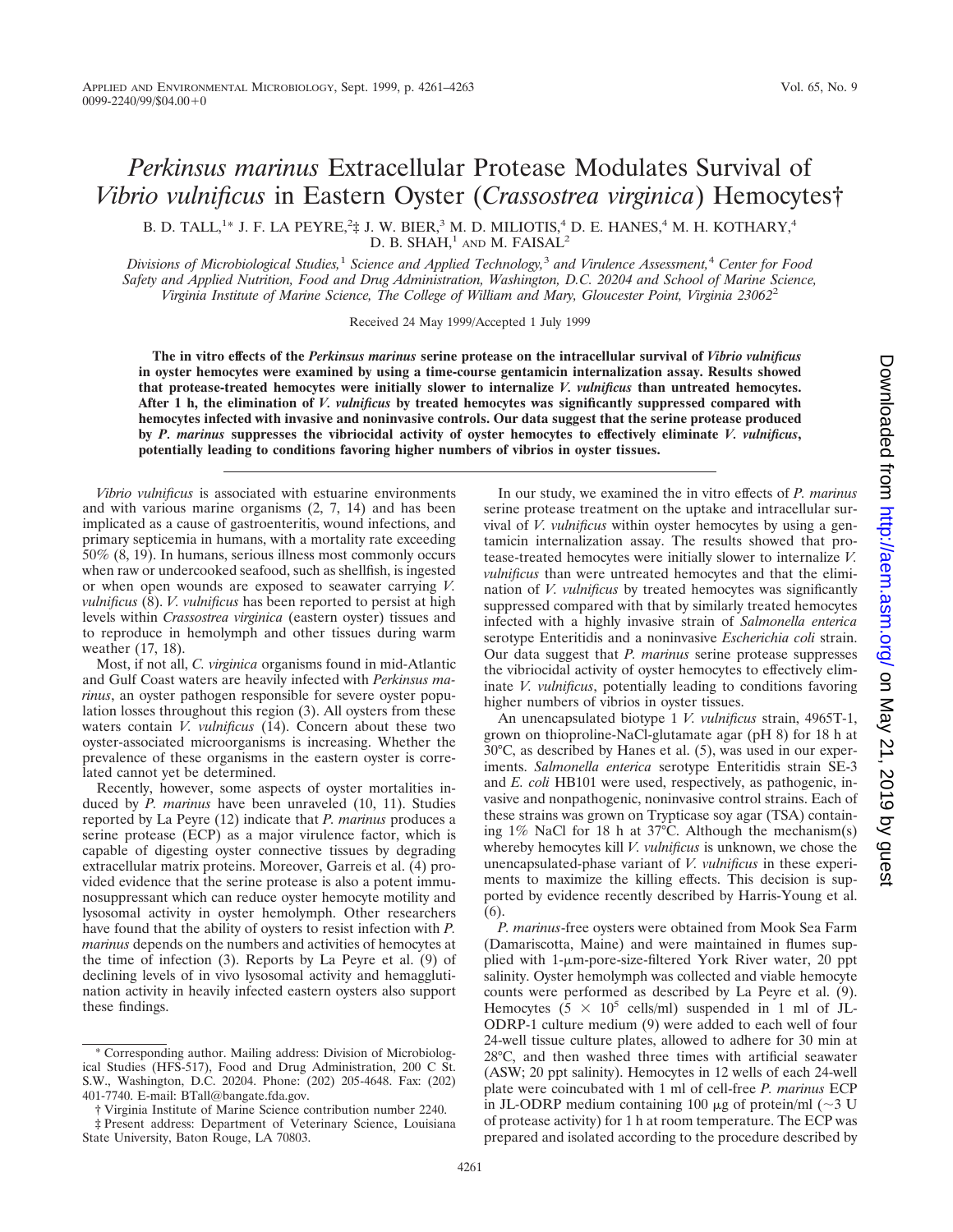|         | CFU/ml recovered from hemocytes (% recovery $\pm$ SD) at indicated no. of min |                          |                       |                           |                         |                         |
|---------|-------------------------------------------------------------------------------|--------------------------|-----------------------|---------------------------|-------------------------|-------------------------|
| Strain  | Treated                                                                       |                          |                       | Untreated                 |                         |                         |
|         |                                                                               | 60                       | 120                   | $^{(1)}$                  | 60                      | 120                     |
| 4965T-1 | 790 $(0.02 \pm 0.1)$                                                          | $1,720(0.04 \pm 0.04)^a$ | 934 $(0.02 \pm 0.03)$ | 3,700 $(0.06 \pm 0.03)^a$ | $345(0.008 \pm 0.005)$  | 355 $(0.007 \pm 0.007)$ |
| $SE-3$  | $364(0.016 \pm 0.02)$                                                         | $976.1(0.38 \pm 0.7)$    | $9,950(0.44 \pm 0.2)$ | $3,120(0.14 \pm 0.2)$     | 399.2 $(0.17 \pm 0.04)$ | 7,786 $(0.34 \pm 0.01)$ |
| HB01    | $35 (0.005 \pm 0.003)^a$                                                      | $218.6(0.08 \pm 0.09)$   | $5(0.0006 \pm 0.002)$ | $3.3(0.0005 \pm 0.001)$   | $76(0.033 \pm 0.02)$    | 0.00                    |

TABLE 1. Recovery of *V. vulnificus* 4965T-1, *S. enterica* serotype Enteritidis strain SE-3, and *E. coli* HB01 from primary oyster hemocytes treated with *P. marinus* ECP or left untreated

*<sup>a</sup>* Statistically significant compared to analogous treated or untreated group, as determined by ANOVA.

La Peyre et al. (10). The remaining 12 wells received 1 ml of fresh medium and were considered untreated controls.

Bacterial cell suspensions ( $10^8$  CFU/ml) harvested in  $0.9\%$ saline were diluted in the JL-ODRP-1 medium to give a multiplicity of infection of approximately five bacterial cells per hemocyte. Inocula used to infect ECP-treated hemocytes were prepared in fresh JL-ODRP-1 medium containing ECP. After the bacterial inocula were added to the settled hemocytes, the plates were incubated at 28°C for 0, 60, and 120 min. After each incubation period, the hemocytes were washed with ASW and incubated with 2 ml of JL-ODRP-01 medium containing 100  $\mu$ g of gentamicin/ml for 1 h at 28°C. The hemocytes were again washed three times with ASW and lysed with 0.5 ml of ice-cold sterile 0.05% Triton X-100 (Sigma Chemical Co., St. Louis, Mo.) for 15 min at 28°C. Lysates were diluted 10-fold with ASW, and  $100-\mu l$  aliquots of each dilution were spread onto TSA plates containing 1% NaCl as the recovery medium. After incubation at 28°C for 24 h, colonies were counted. Recovery data percentages were calculated and analyzed as described previously by using Student's *t* test and one-factor analysis of variance (ANOVA), followed by Dunns' or Student-Newman-Keuls multiple comparisons of means when significant differences ( $P < 0.05$ ) were found (5).

The percent recovery results of the experiments are summarized in Table 1. At 0 min of interaction, significantly more *V. vulnificus* 4965-T1 cells were recovered in hemocytes not treated with ECP than in hemocytes treated with ECP ( $\sim$ 4.5 times, 3,700 CFU/ml versus 790 CFU/ml,  $P < 0.05$ ). By 60 min postchallenge, the average number of *V. vulnificus* cells recovered from untreated hemocytes decreased to 345 CFU/ml, while the number of cells recovered from treated hemocytes increased to 1,720 CFU/ml, a greater-than-fivefold difference in recovered cells. The percent recovery for *V. vulnificus* internalized by treated hemocytes was significantly greater than that recovered from untreated hemocytes ( $P < 0.05$ ). Finally, by 120 min postchallenge, the average number of *V. vulnificus* cells recovered from untreated hemocytes was 355 CFU/ml, whereas the number of cells recovered from treated hemocytes decreased from 1,720 to 934 CFU/ml. Even though the percent recovery for *V. vulnificus*-internalized cells by treated hemocytes was approximately 2.5 times greater than that recovered from untreated hemocytes, these numbers were not statistically significant (Table 1).

Conversely, recovery of *E. coli* HB101 at 0 min of interaction showed that significantly more (approximately 10-fold) *E. coli* cells were recovered from treated hemocytes than from untreated hemocytes (35 versus 3.3 CFU/ml,  $P < 0.05$ ). However, the recovery of Enteritidis strain SE-3 from untreated hemocytes at this time was not significantly greater than that recovered from treated hemocytes, even though the number of CFU/milliliter from the untreated hemocytes (3,120 versus 364 CFU/ml) was approximately 8 times greater. On average, by 60 min postchallenge, twice as many cells of Enteritidis and *E. coli* were recovered from the treated hemocytes than from the untreated hemocytes (976.1 strain SE-3 versus 218.6 *E. coli* CFU/ml for the treated hemocytes and 399.2 strain SE-3 versus 76 *E. coli* CFU/ml for the untreated hemocytes). The percentage of recovery of both Enteritidis- and *E. coli*-internalized cells from treated hemocytes, however, was not significantly greater than the percentage recovered from untreated hemocytes. Finally, by 120 min postchallenge, 1.5 times as many cells of Enteritidis were recovered from treated hemocytes as from untreated hemocytes (9,950 versus 7,786 CFU/ml) for treated and untreated hemocytes, respectively. The percent recovery of Enteritidis-internalized cells from treated hemocytes was not significantly greater than that recovered from untreated hemocytes. No *E. coli* cells were recovered from the untreated hemocyte group compared with 5 CFU/ml recovered from treated hemocytes. This trend was not significant.

Severe *P. marinus* infections in the eastern oyster are accompanied by an overwhelming infectious dose, a high rate of proliferation in host tissues, and a depressed oyster immune response, all of which occur by as-yet-undefined mechanisms (3, 12). It has been postulated that the protease may be responsible for the overwhelming immunosuppression culminating in the inability of oyster hemocytes to kill and degrade intracellular *P. marinus* cells (4, 10). Taken together, our results demonstrate that the protease produced by *P. marinus* induces a similar hemocytic immunosuppressive reaction against *V. vulnificus*; protease-treated hemocytes were initially slower to internalize *V. vulnificus* than untreated hemocytes, but once *V. vulnificus* was internalized, the vibriocidal activities of the treated hemocytes against it were suppressed compared with those of the untreated hemocytes. These results correlate well with the results reported by Garreis et al. (4), which demonstrated an inhibition and reduction of antiprotozoan activity in protease-treated hemocytes toward *P. marinus*. Similar inhibitory effects on neutrophil motility and neutrophil and monocyte opsonization have been described for the Gp63 protease produced by *Leishmania major* (16). The internalization and recovery of Enteritidis by hemocytes were unaffected by *P. marinus* protease treatment, and the organism survived quite well for over 2 h inside hemocytes. This lack of effect suggests that Enteritidis is not readily killed by these cells. The process of elimination of *E. coli* by the hemocytes was also unaffected by treatment; however, the outcome did differ in that both groups of hemocytes could effectively eliminate the organism. The mechanism by which the *Perkinsus* serine protease immunomodulates oyster defense mechanisms is currently of great interest and is being intensely studied (10).

Recovery of viable *V. vulnificus* was greater from proteasetreated hemocytes, affirming our hypothesis that in the feral setting, higher numbers of *V. vulnificus* in oysters harvested from waters warmer than 25°C may also be due to increased